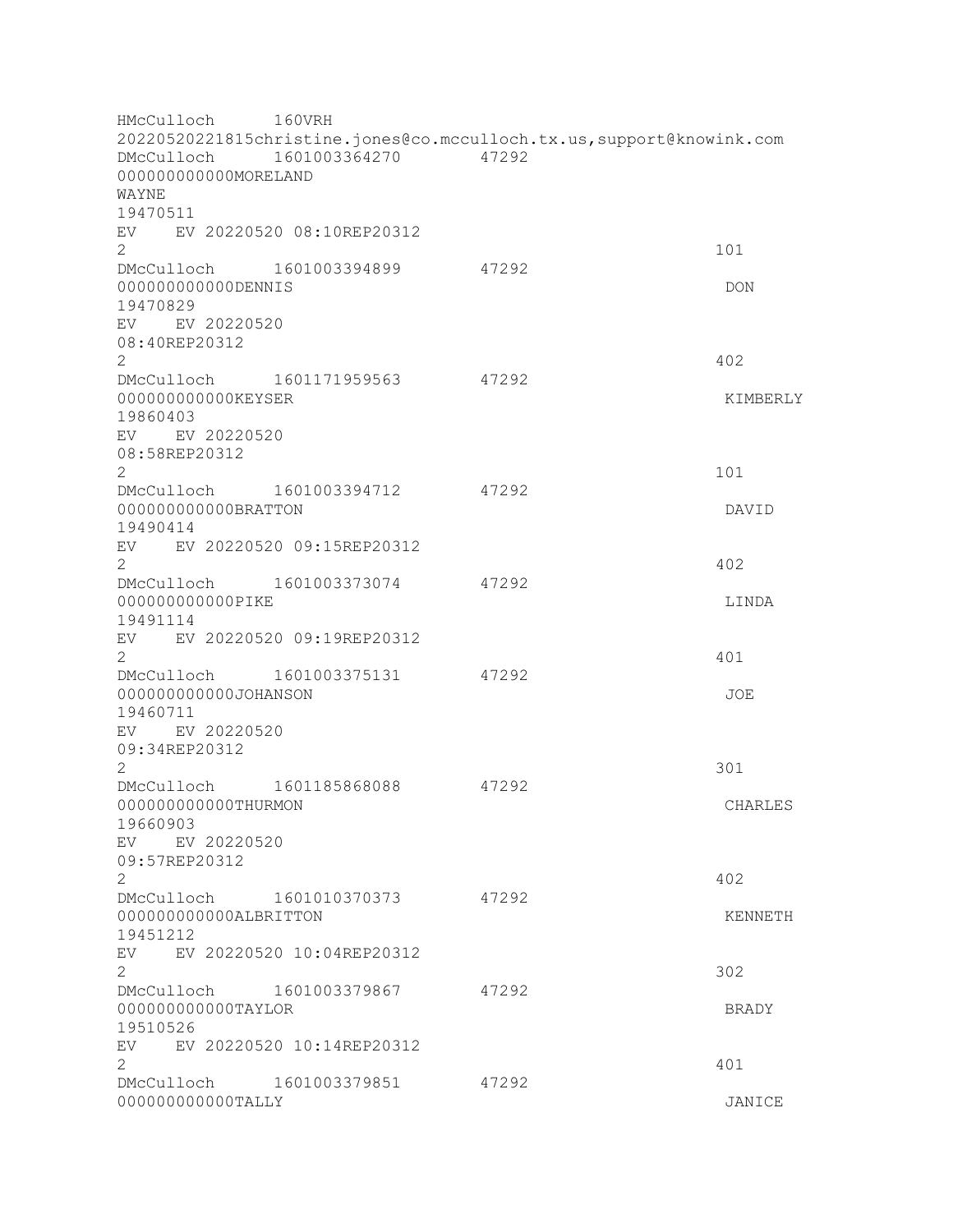| 19650620                         |       |          |
|----------------------------------|-------|----------|
| EV EV 20220520                   |       |          |
| 10:15REP20312                    |       |          |
| $\overline{2}$                   |       | 401      |
| DMcCulloch 1601003392914 47292   |       |          |
| 000000000000JONES                |       | DORIS    |
| 19331209                         |       |          |
| EV EV 20220520<br>10:18REP20312  |       |          |
| $\overline{2}$                   |       | 101      |
| DMcCulloch 1601003391825         | 47292 |          |
| 000000000000RUTHERFORD           |       | JO       |
| 19521204                         |       |          |
| EV EV 20220520 10:32REP20312     |       |          |
| $\overline{2}$                   |       | 101      |
| DMcCulloch 1601003374554 47292   |       |          |
| 000000000000KING                 |       | ROBIN    |
| 19550427                         |       |          |
| EV EV 20220520 10:34REP20312     |       |          |
| $\mathbf{2}^{\prime}$            |       | 401      |
| DMcCulloch 1601003371086         | 47292 |          |
| 000000000000EDMISTON             |       | PEGGY    |
| 19520913                         |       |          |
| EV EV 20220520                   |       |          |
| 11:21REP20312                    |       |          |
| $\mathbf{2}^{\prime}$            |       | 101      |
| DMcCulloch 1601003371064         | 47292 |          |
| 000000000000EDMISTON<br>19500629 |       | DAVE     |
| EV EV 20220520                   |       |          |
| 11:21REP20312                    |       |          |
| 2                                |       | 101      |
| DMcCulloch 1601014995083         | 47292 |          |
| 00000000000MATULA                |       | PATRICIA |
| 19460121                         |       |          |
| EV EV 20220520 11:23REP20312     |       |          |
| 2                                |       | 301      |
| 1601014995110<br>DMcCulloch      | 47292 |          |
| 00000000000MATULA                |       | GEORGE   |
| 19440601                         |       |          |
| EV EV 20220520 11:23REP20312     |       |          |
| $\overline{2}$                   |       | 301      |
| DMcCulloch 1601013561764         | 47292 |          |
| 000000000000PITCOX               |       | MICHELLE |
| 19801227                         |       |          |
| EV EV 20220520<br>11:36REP20312  |       |          |
| 2                                |       | 101      |
| DMcCulloch 1601112547567         | 47292 |          |
| 000000000000KASPAR               |       | MELISSA  |
| 19571221                         |       |          |
| EV EV 20220520                   |       |          |
| 11:42REP20312                    |       |          |
| 2                                |       | 301      |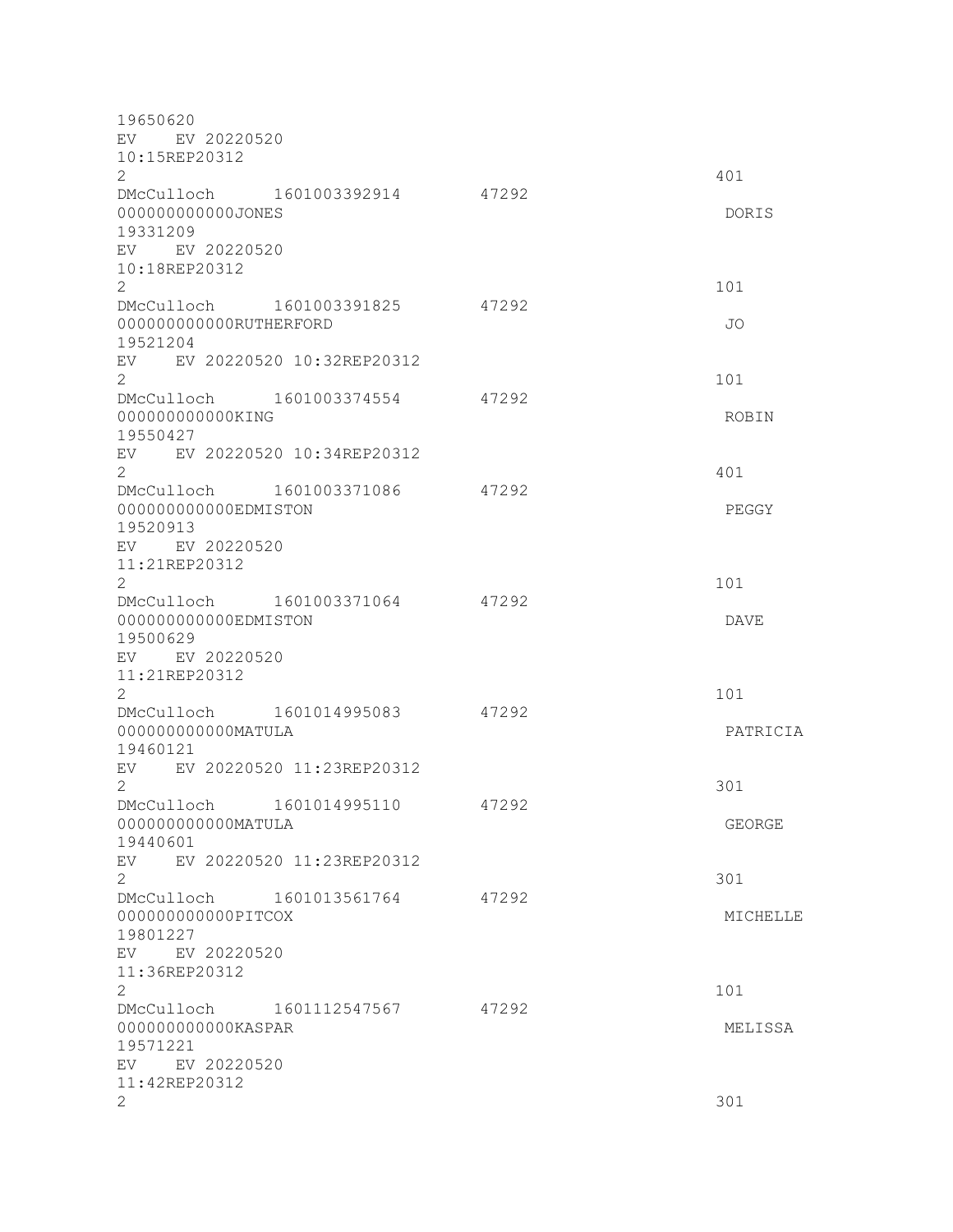| 000000000000TUTTLE<br>KATHRYNE<br>19540706                                                                                                           | DMcCulloch 1601023295420  | 47292 |                |
|------------------------------------------------------------------------------------------------------------------------------------------------------|---------------------------|-------|----------------|
| EV EV 20220520 12:07REP20312<br>$\mathbf{2}^{\prime}$                                                                                                |                           |       | 301            |
| DMcCulloch 1601016642046<br>000000000000TUTTLE                                                                                                       |                           | 47292 | RICHARD        |
| 19480208<br>EV EV 20220520 12:08REP20312<br>$\overline{2}$                                                                                           |                           |       | 301            |
| DMcCulloch 1602122279748<br>000000000000KEAR<br>19841127<br>EV EV 20220520                                                                           |                           | 47292 | RYAN           |
| 12:17REP20312<br>$\mathbf{2}^{\prime}$<br>DMcCulloch 1601007609066<br>00000000000FUCHS<br>19570816                                                   |                           | 47292 | 401<br>DEBRA   |
| EV EV 20220520 12:27REP20312<br>$\overline{2}$<br>000000000000FUCHS                                                                                  | DMcCulloch 1601164985913  | 47292 | 301            |
| FRANK<br>19580719<br>EV EV 20220520 12:28REP20312<br>$\overline{2}$<br>DMcCulloch 1601088452029<br>000000000000SPENCER<br>19750409<br>EV EV 20220520 |                           | 47292 | 301<br>DENA    |
| 12:46REP20312<br>2<br>DMcCulloch 1602155140196<br>000000000000SPENCER<br>19680305<br>EV 20220520<br>EV                                               |                           | 47292 | 301<br>PHILLIP |
| 12:47REP20312<br>$\mathbf{2}$<br>00000000000GEISE<br>19490610                                                                                        | DMcCulloch 1601013893342  | 47292 | 301<br>SANDRA  |
| EV<br>2<br>DMcCulloch 1601013740490<br>00000000000GEISE<br>19480208                                                                                  | EV 20220520 13:07REP20312 | 47292 | 403<br>ROGER   |
| EV<br>$\mathbf{2}^{\prime}$<br>DMcCulloch 1601022327442<br>000000000000DOBSON<br>19711107<br>EV 20220520<br><b>EV</b>                                | EV 20220520 13:08REP20312 | 47292 | 403<br>DEBORAH |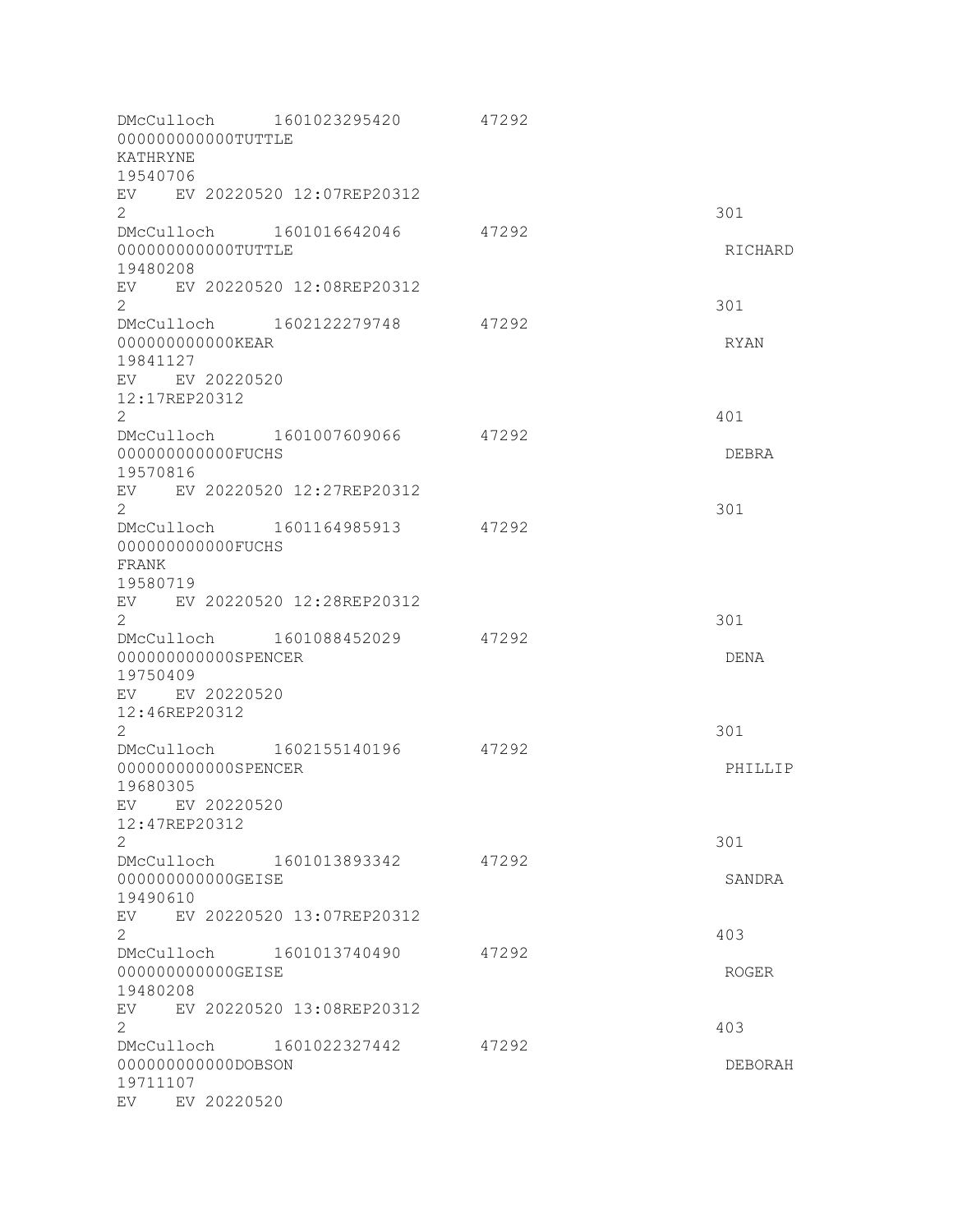| 13:08REP20312<br>$\overline{2}$   |                              |       | 101    |
|-----------------------------------|------------------------------|-------|--------|
|                                   | DMcCulloch 1601005727135     | 47292 |        |
| 00000000000DAGEN<br>19500718      |                              |       | JOHN   |
| EV EV 20220520<br>13:43REP20312   |                              |       |        |
| $\mathbf{2}^{\prime}$             |                              |       | 301    |
| 000000000000LAURENSON             | DMcCulloch 1601154717433     | 47292 |        |
| 19530806                          |                              |       | YVONNE |
| $\mathbf{2}^{\prime}$             | EV EV 20220520 13:59REP20312 |       | 101    |
|                                   | DMcCulloch 1601154717390     | 47292 |        |
| 000000000000LAURENSON<br>19410929 |                              |       | JOHN   |
| 2                                 | EV EV 20220520 13:59REP20312 |       | 101    |
| 000000000000WARE                  | DMcCulloch 1601012281712     | 47292 |        |
| 19530125                          |                              |       | SHARRY |
| EV EV 20220520                    |                              |       |        |
| 14:00REP20312<br>2                |                              |       | 301    |
|                                   | DMcCulloch 1601140188283     | 47292 |        |
| 000000000000JONAS<br>19770730     |                              |       | KELLIE |
| EV EV 20220520                    |                              |       |        |
| 14:05REP20312                     |                              |       |        |
| 2                                 | DMcCulloch 1601003376828     | 47292 | 101    |
| 000000000000JOHNSON<br>19471211   |                              |       | MACKYE |
| EV                                | EV 20220520 14:10REP20312    |       |        |
| 2                                 | DMcCulloch 1601003376816     | 47292 | 102    |
| 000000000000JOHNSON               |                              |       | JOE    |
| 19490611                          |                              |       |        |
| EV<br>$\mathbf{2}$                | EV 20220520 14:11REP20312    |       | 102    |
|                                   | DMcCulloch 1601003366422     | 47292 |        |
| 0000000000000WENS<br>19580411     |                              |       | SUE    |
| EV EV 20220520                    |                              |       |        |
| 14:23REP20312                     |                              |       |        |
| 2                                 | DMcCulloch 1601003374549     | 47292 | 101    |
| 000000000000KING                  |                              |       | JOE    |
| 19540204                          |                              |       |        |
| EV EV 20220520<br>14:24REP20312   |                              |       |        |
| $\mathbf{2}^{\prime}$             |                              |       | 401    |
|                                   | DMcCulloch 1601023608411     | 47292 |        |
| 000000000000KEITH                 |                              |       | TIMMY  |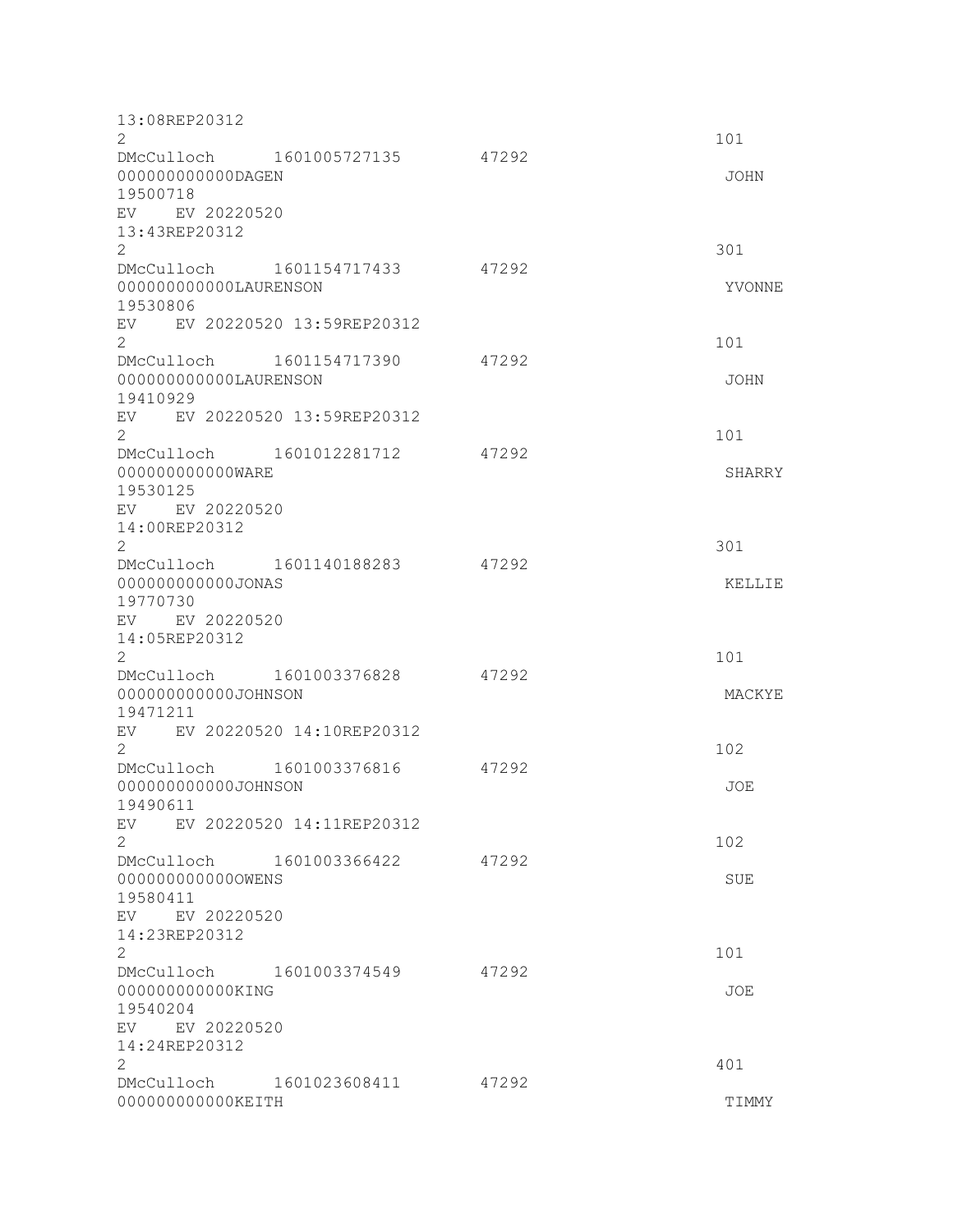| 19631212                                       |       |           |
|------------------------------------------------|-------|-----------|
| EV EV 20220520 14:25REP20312<br>$\overline{2}$ |       | 201       |
| DMcCulloch 1601009616353                       | 47292 |           |
| 000000000000ALBRITTON                          |       | DRUSILLA  |
| 19480906                                       |       |           |
| EV EV 20220520 14:37REP20312<br>$\overline{2}$ |       | 302       |
| DMcCulloch 1601003380560                       | 47292 |           |
| 00000000000RIGGS                               |       | DEBBIE    |
| 19650815                                       |       |           |
| EV EV 20220520                                 |       |           |
| 14:48REP20312                                  |       |           |
| $\overline{2}$                                 |       | 401       |
| DMcCulloch 1601023002704<br>000000000000CLARK  | 47292 | SANDRA    |
| 19480904                                       |       |           |
| EV EV 20220520                                 |       |           |
| 15:01REP20312                                  |       |           |
| $\overline{2}$                                 |       | 401       |
| DMcCulloch 1601090133333                       | 47292 |           |
| 00000000000ROGERS                              |       |           |
| CAYLA                                          |       |           |
| 19750612                                       |       |           |
| EV EV 20220520 15:10REP20312                   |       |           |
| $\mathbf{2}^{\prime}$                          |       | 101       |
| DMcCulloch 1601003412425                       | 47292 |           |
| 00000000000DEEDS<br>19530327                   |       | BRENT     |
| EV EV 20220520                                 |       |           |
| 15:15REP20312                                  |       |           |
| 2                                              |       | 403       |
| DMcCulloch 1601003370945                       | 47292 |           |
| 00000000000DEAN                                |       | NORMA     |
| 19521105                                       |       |           |
| EV EV 20220520                                 |       |           |
| 15:21REP20312                                  |       |           |
| 2                                              |       | 301       |
| DMcCulloch 1601042321270                       | 47292 |           |
| 000000000000HODGES                             |       | MICHAEL   |
| 19670726<br>EV 20220520 15:37REP20312<br>EV    |       |           |
| $\overline{2}$                                 |       | 202       |
| DMcCulloch 1601003366096                       | 47292 |           |
| 00000000000DAVIS                               |       |           |
| <b>BILLIE</b>                                  |       |           |
| 19681026                                       |       |           |
| EV EV 20220520 16:06REP20312                   |       |           |
| $\overline{2}$                                 |       | 101       |
| DMcCulloch 1601020121692                       | 47292 |           |
| 000000000000JOHNSON                            |       | GENEVIEVE |
| 19440923                                       |       |           |
| EV EV 20220520                                 |       |           |